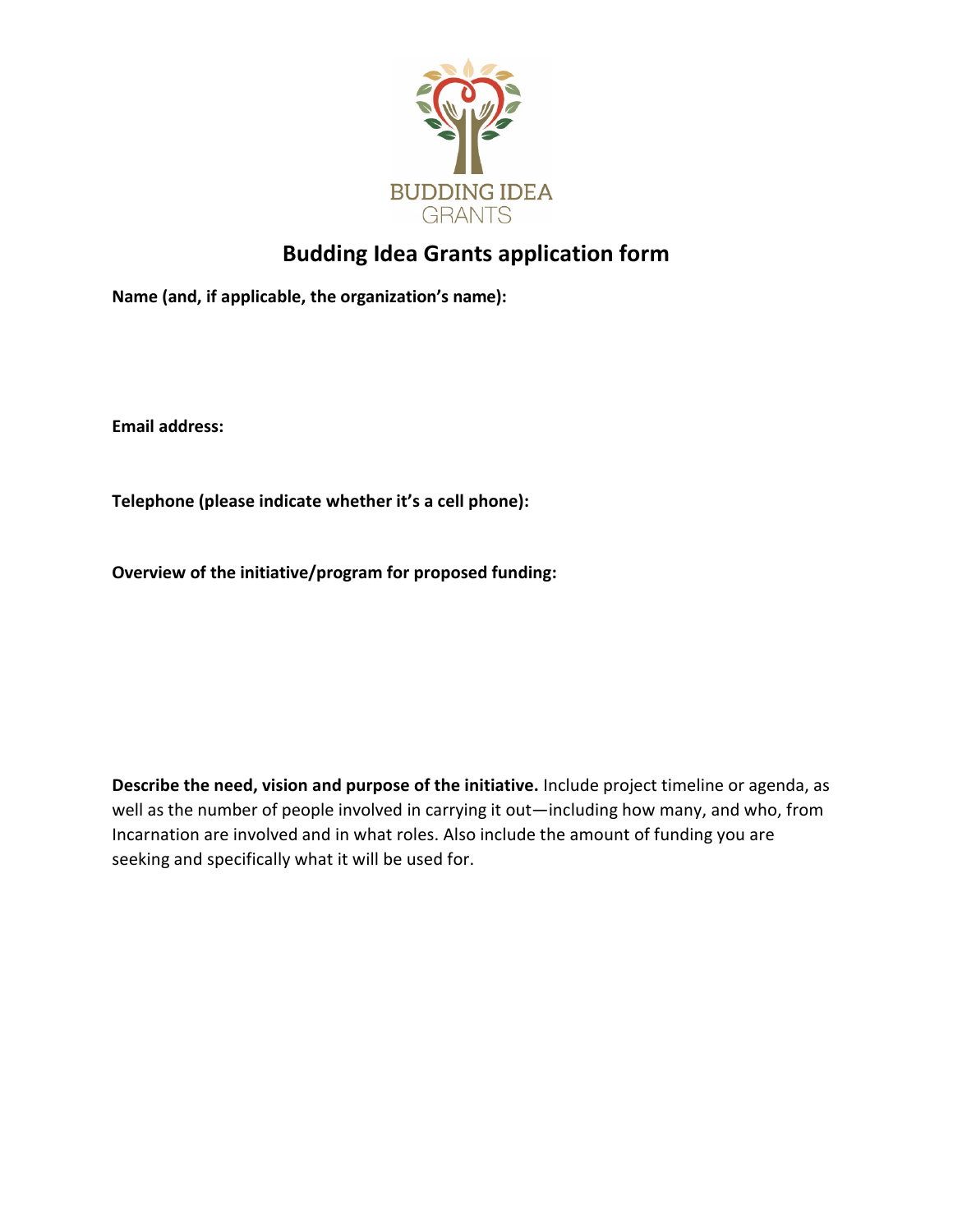**Explain why this initiative is needed in the community and the ties it has with Incarnation's mission, vision and values.**

**Describe the grant's importance to the overall initiative.** Relay the significance of the grant to the project's success, including how much of your budget the grant will cover, as well as other known funding sources**.**

**Provide information about your marketing/outreach efforts and the plan to promote your initiative.**